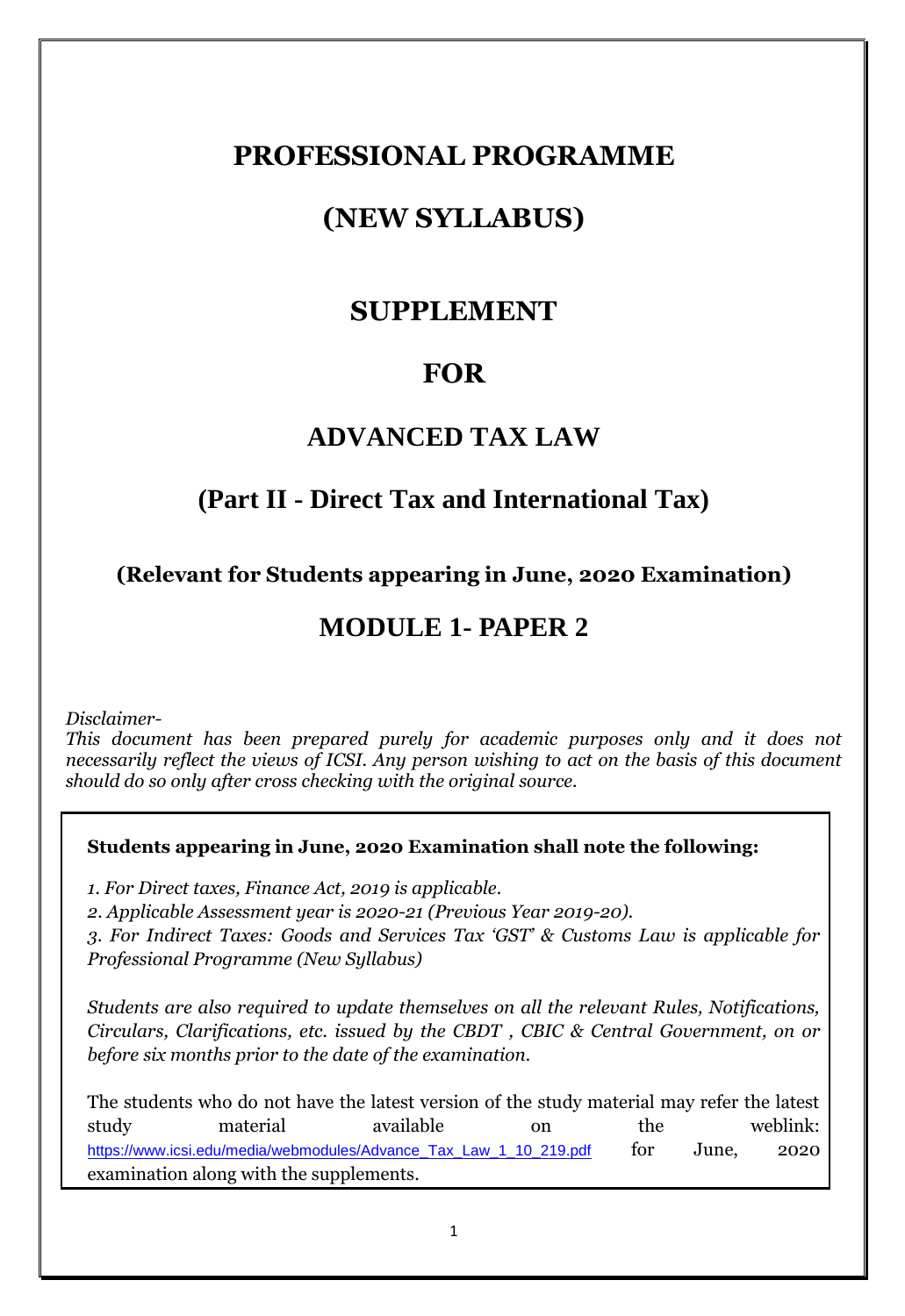### **TABLE OF CONTENT**

| <b>SUPPLEMENT FOR ADVANCED TAX LAWS</b><br><b>Part II - Direct Tax and International Tax</b> |          |
|----------------------------------------------------------------------------------------------|----------|
|                                                                                              | Page No. |
| (MAJOR NOTIFICATIONS AND CIRCULARS JULY 2019- DECEMBER                                       |          |
| 2019)                                                                                        |          |
| Income Tax Act, 1961 & Rules 1962 (Relevant Circulars)                                       | $3 - 5$  |
| Income Tax Act, 1961 & Rules 1962 (Relevant Notifications)                                   | $5 - 7$  |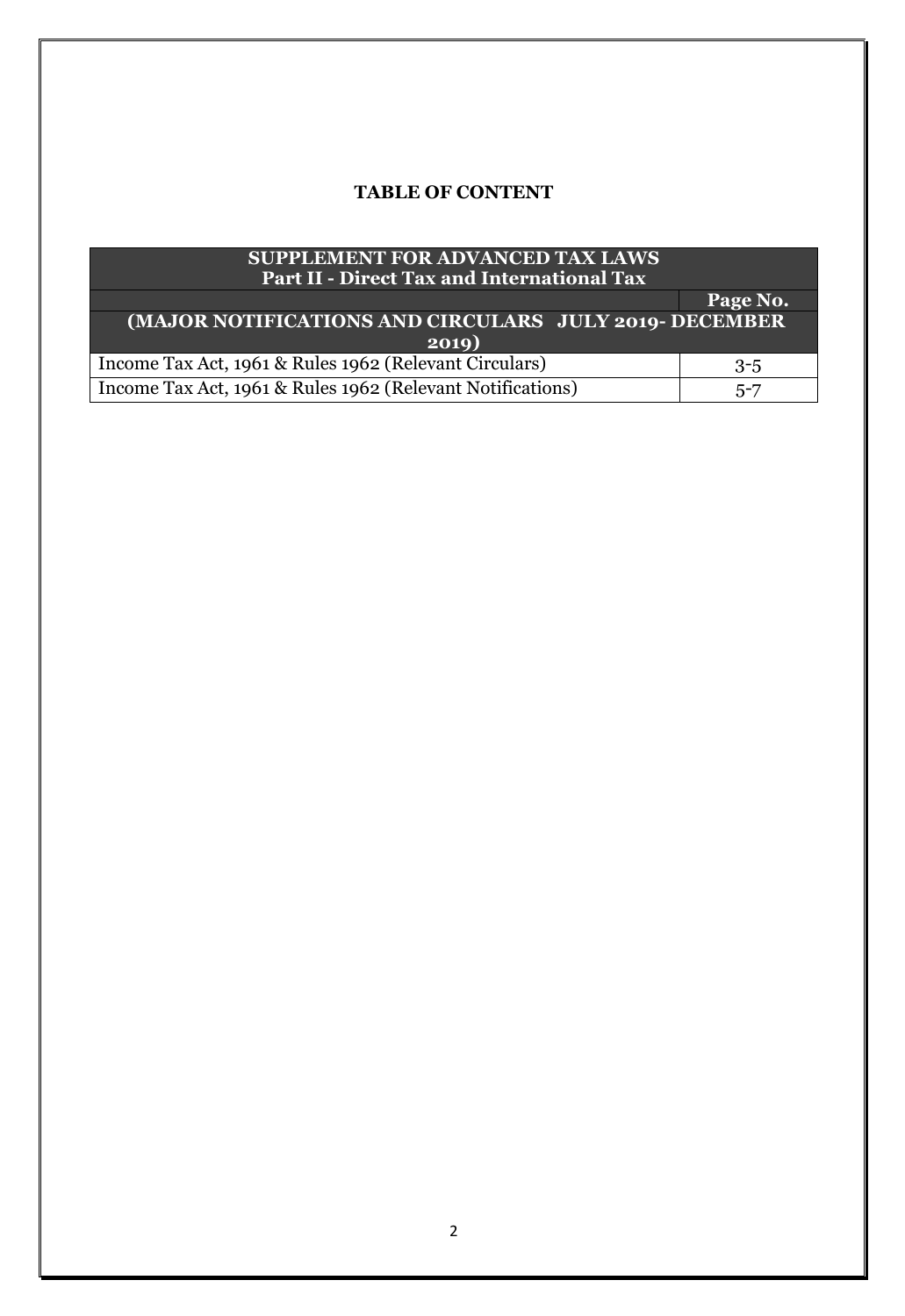### I**NCOME TAX ACT, 1961 & RULES 1962**

### **CIRCULARS**

| Sr.<br>No. | <b>Updates</b>                                                                                                                                                                                                                                                                                                                                                                                                                                                                                                                                                                                                                                                                                                                                                                                                                                               | <b>Lesson</b><br>No. |
|------------|--------------------------------------------------------------------------------------------------------------------------------------------------------------------------------------------------------------------------------------------------------------------------------------------------------------------------------------------------------------------------------------------------------------------------------------------------------------------------------------------------------------------------------------------------------------------------------------------------------------------------------------------------------------------------------------------------------------------------------------------------------------------------------------------------------------------------------------------------------------|----------------------|
| 1.         | Circular No. 14 dated 3th July 2019                                                                                                                                                                                                                                                                                                                                                                                                                                                                                                                                                                                                                                                                                                                                                                                                                          | Lesson               |
|            | Clarification regarding taxability of income earned by a non-<br>resident investor from off-shore investments routed through an<br><b>Alternate Investment Fund</b>                                                                                                                                                                                                                                                                                                                                                                                                                                                                                                                                                                                                                                                                                          | 18                   |
|            | The incidence of tax arising from off-shore investment made by a non-resident<br>investor through the AIFs would depend on determination of status of income<br>of non-resident investor as per provisions of section $5(2)$ of the Income-tax<br>Act, 1961 (Act). As per section $5(2)$ of the Act, the income of a person who is<br>non-resident, is liable to be taxed in India if it is received or is deemed to<br>be received in India in such year by or on behalf of such person; or accrues<br>or arises or is deemed to accrue or arise to him in India.                                                                                                                                                                                                                                                                                           |                      |
|            | Section 115UB of the Act ('Tax on income of investment fund and its unit<br>holders) is the applicable provision to determine the income and tax-liability of<br>investment funds & their investors. In this context, investment fund "is defined<br>to mean any fund established or incorporated in India in the form of a trust or<br>a company or a limited liability partnership or a body corporate which has<br>been granted a certificate of registration as a Category I or Category II<br>Alternative Investment Fund and is regulated under the Securities and<br>Exchange Board of India (Alternative Investment Fund) Regulations, 2012,<br>made under the Securities and Exchange Board of India Act, 1992 (15 of 1992).<br>Thus, provisions of section 115UB apply only to Category I or Category II AIFs,<br>as defined in SEBIs regulations. |                      |
|            | By an overriding effect over other provisions of the Act, sub-section (1) of<br>section 115UB of the Act provides that any income accruing or arising to, or<br>received by, a person, being a unit holder of an investment fund, out of<br>investments made in the investment fund, shall be chargeable to income-tax in<br>the same manner as If it were the income accruing or arising to, or received by,<br>such person had the investments made by the investment fund been made<br>directly by him and not through the AIF.                                                                                                                                                                                                                                                                                                                           |                      |
|            | The matter has been considered by the Board. As section 115UB (1) of the Act<br>provides that the investments made by Category I or Category II AIFs are<br>deemed to have been made by the investor directly, it is hereby clarified that                                                                                                                                                                                                                                                                                                                                                                                                                                                                                                                                                                                                                   |                      |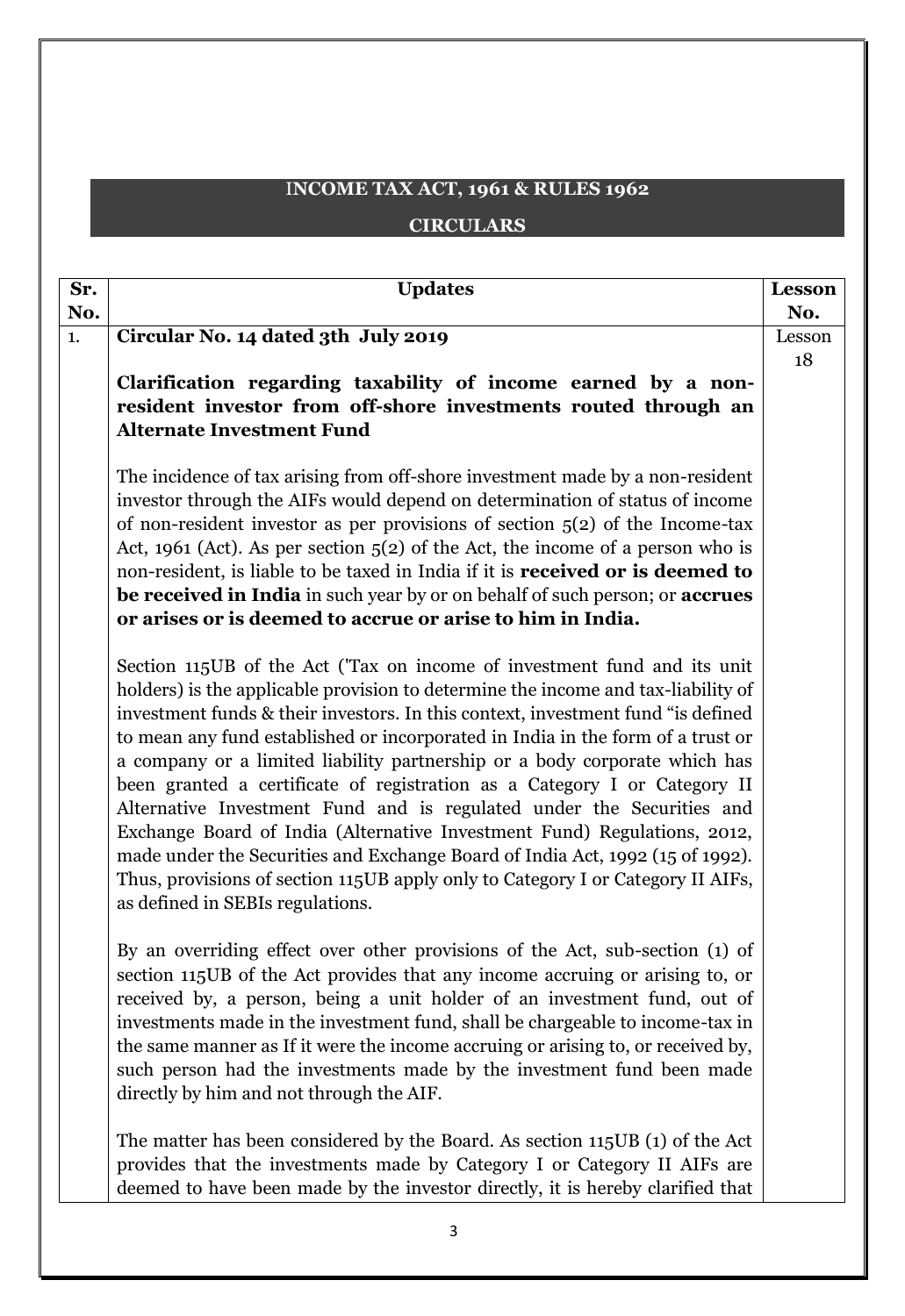|    | any income in the hands of the non-resident investor from off-shore<br>investments routed through the Category I or Category II AIF, being a deemed<br>direct investment outside India by the non-resident investor, is not taxable in<br>India under section $5(2)$ of the Act.                                                                                                                                                                                                                                                                                            |        |
|----|-----------------------------------------------------------------------------------------------------------------------------------------------------------------------------------------------------------------------------------------------------------------------------------------------------------------------------------------------------------------------------------------------------------------------------------------------------------------------------------------------------------------------------------------------------------------------------|--------|
|    | It is further clarified that loss arising from the off-shore investment relating to<br>non-resident investor, being an exempt 1055, shall not be allowed to be set-off<br>or carried-forward and set off against the income of the Category I or Category<br>II AIF.                                                                                                                                                                                                                                                                                                        |        |
|    | Further details: https://www.incometaxindia.gov.in/communications/circular/circular_no_14_2019.pdf                                                                                                                                                                                                                                                                                                                                                                                                                                                                          |        |
| 2. | Circular No. 29 Dated: 2 <sup>nd</sup> October, 2019                                                                                                                                                                                                                                                                                                                                                                                                                                                                                                                        | Lesson |
|    | Clarification in respect of option under section 115BAA of the<br>income tax Act, 1961 inserted through The Taxation Laws<br>(Amendment) Ordinance 2019                                                                                                                                                                                                                                                                                                                                                                                                                     | 18     |
|    | Section 115BAA in the Income-tax Act, 1961 provides that a domestic company<br>shall, at its option, pay tax at a lower rate of 22 percent for any previous year<br>relevant to the Assessment Year beginning on or after 1" April 2020 subject to<br>certain conditions including that the total income should be computed without<br>claiming any deduction or exemption:                                                                                                                                                                                                 |        |
|    | The option is required to be exercised by the company before the due date of<br>furnishing return of income and the option once exercised, cannot be<br>subsequently withdraw and shall apply to all subsequent assessment.                                                                                                                                                                                                                                                                                                                                                 |        |
|    | The Ordinance also amended section 115JB of the Act relating to Minimum<br>Alternate Tax (MAT) so as at inter alia provide that the provisions of said<br>section shall not apply to a person who has exercised the option referred to<br>under newly inserted section 115BAA.                                                                                                                                                                                                                                                                                              |        |
|    | Representations have been received from the stakeholders seeking clarification<br>on following issues relating to exercise of option under section 115BAA:                                                                                                                                                                                                                                                                                                                                                                                                                  |        |
|    | a) Allowability of brought forward loss on account of additional<br>depreciation: and<br>b) Allowability of brought forward MAT credit.                                                                                                                                                                                                                                                                                                                                                                                                                                     |        |
|    | These issues have been examined in the board and in order to provide clarity in<br>the matter, the clarifications are issued as under:                                                                                                                                                                                                                                                                                                                                                                                                                                      |        |
|    | As regards allowability of brought forward loss on account of additional<br>depreciation, it may be noted that clause (i) of sub-section (2) of the newly<br>inserted section l15 BAA inter alia, provides that the total income shall be<br>computed without claiming any deduction under clause (iia) of sub-section (1)<br>of section 32 (additional depreciation): and clause (ii) of the said sub - section<br>provide that the total income shall be computed without claiming set off of any<br>loss carried forward from any earlier assessment year if the same is |        |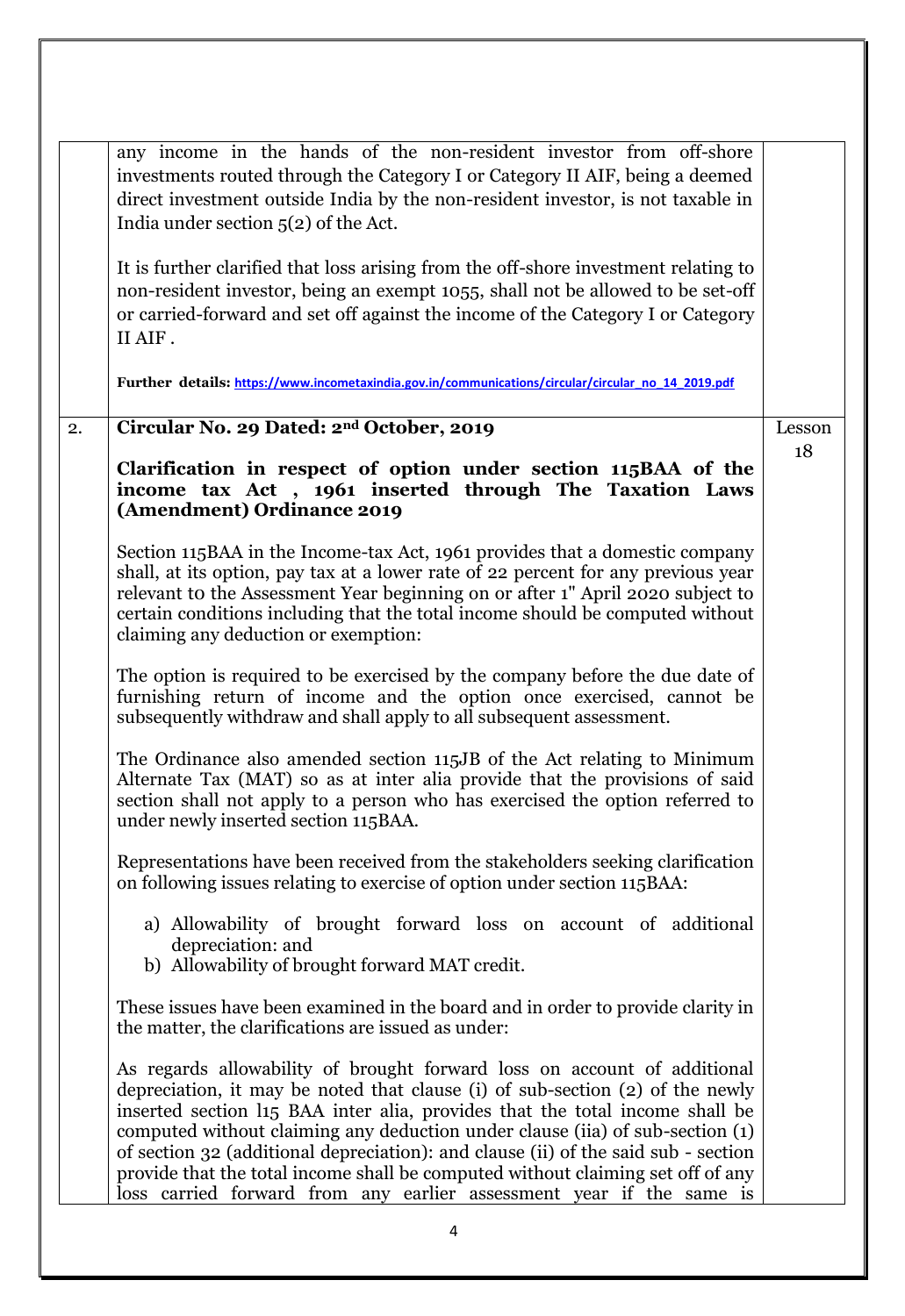attributable inter alia, to additional depredation. Therefore, a domestic company which, would exercise option for availing benefit of lower tax rate under section 115BAA shall not be allowed to claim set off of any brought forward loss on account of additional depreciation for an Assessment Year for which the option has been exercised and for any subsequent Assessment Year. Further as there is n0 lime line within which option under section 115BAA can be exercised, it may be noted that a domestic company having brought forward losses on account of additional depreciation may if it so desires, exercise the option after set off of the losses so accumulated.

As regards allowability of brought forward MAT credit, it may be noted that as the provisions of section 115JB relating to MAT itself shall not be applicable to the domestic company which exercises option under section 115BAA, it is hereby clarified that the tax credit of MAT paid by the domestic company exercising option under section 115BAA of the Act shall not be available consequent to exercising of such option.

Further, as there is no lime line within which option under section 1l5BAA can be exercised, it may be noted that a domestic company having credit of MAT may, if it so desires, exercise the option after 5tilizing the said credit against the regular tax payable under the taxation regime existing prior to promulgation of the ordinance.

Further details: [https://www.incometaxindia.gov.in/communications/circular/circular\\_29\\_2019.pdf](https://www.incometaxindia.gov.in/communications/circular/circular_29_2019.pdf)

#### I**NCOME TAX ACT, 1961 & RULES 1962**

#### **NOTIFICATIONS**

| Sr.            | <b>Updates</b>                                                                                                                                                                                                                                                                                                                                                                                                                                                                                | <b>Lesson</b> |
|----------------|-----------------------------------------------------------------------------------------------------------------------------------------------------------------------------------------------------------------------------------------------------------------------------------------------------------------------------------------------------------------------------------------------------------------------------------------------------------------------------------------------|---------------|
| N <sub>o</sub> |                                                                                                                                                                                                                                                                                                                                                                                                                                                                                               | No.           |
| $\bullet$      |                                                                                                                                                                                                                                                                                                                                                                                                                                                                                               |               |
| 1.             | Notification No. 63/2019/Dated 12th September, 2019                                                                                                                                                                                                                                                                                                                                                                                                                                           | <b>Lesson</b> |
|                | The Central Government vide this notification hereby notifies the Cost<br>Inflation Index for the FY 2019-20 as "289"                                                                                                                                                                                                                                                                                                                                                                         | 18 & 22       |
|                | This notification shall come into force with effect from the 1st day of April,<br>2020 and shall accordingly apply to the Assessment Year 2020-2021 and<br>subsequent years.                                                                                                                                                                                                                                                                                                                  |               |
|                | Further details: https://www.incometaxindia.gov.in/communications/notification/notification 63 2019.pdf                                                                                                                                                                                                                                                                                                                                                                                       |               |
| 2.             | Notification No. 64/2019 Dated 13th September, 2019                                                                                                                                                                                                                                                                                                                                                                                                                                           | <b>Lesson</b> |
|                | The Central Government hereby notifies that where the variation between the<br>arm's length price determined under section 92C of the said Act and the price<br>at which the international transaction or specified domestic transaction has<br>actually been undertaken does not exceed 1% of the latter in respect of<br>wholesale trading and 3% of the latter in all other cases, the price at which the<br>international transaction or specified domestic transaction has actually been | 20            |
|                |                                                                                                                                                                                                                                                                                                                                                                                                                                                                                               |               |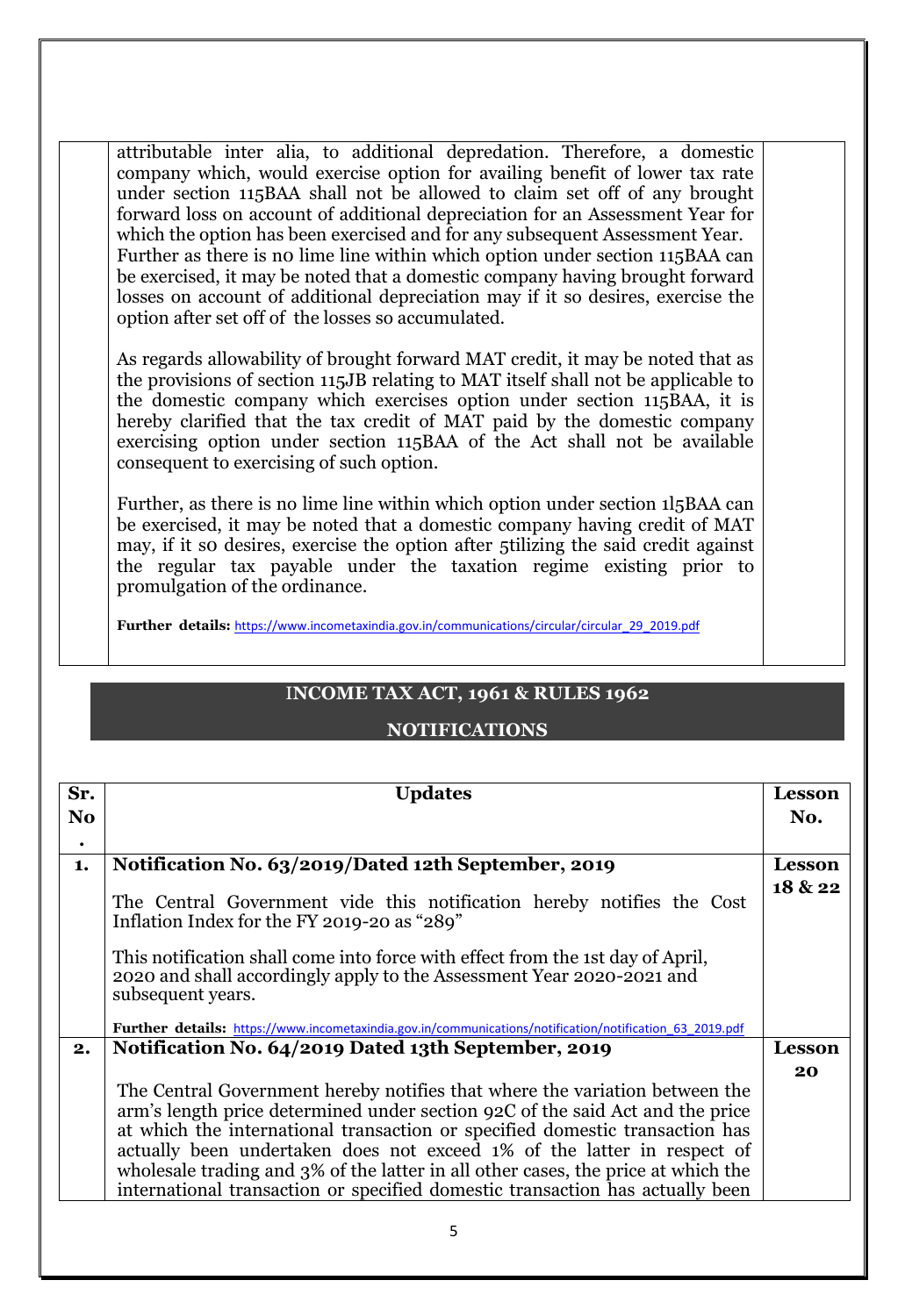|    | undertaken shall be deemed to be the arm's length price for assessment year<br>2019-2020.                                                                                                                                                                                                      |                     |
|----|------------------------------------------------------------------------------------------------------------------------------------------------------------------------------------------------------------------------------------------------------------------------------------------------|---------------------|
|    | Explanation.- For the purposes of this notification, "wholesale trading"<br>means an international transaction or specified domestic transaction of<br>trading in goods, which fulfils the following conditions, namely:-                                                                      |                     |
|    | purchase cost of finished goods is eighty percent or more of the total cost<br>$\mathbf{i}$<br>pertaining to such trading activities; and<br>average monthly closing inventory of such goods is ten percent or less of<br>11<br>sales pertaining to such trading activities.                   |                     |
|    | Explanatory Memorandum: It is certified that none will be adversely affected by<br>the retrospective effect being given to the notification.                                                                                                                                                   |                     |
|    | Further details: https://www.incometaxindia.gov.in/communications/notification/notification 64 2019.pdf                                                                                                                                                                                        |                     |
|    | Notification No. 76 /2019/ Dated 30th September, 2019                                                                                                                                                                                                                                          |                     |
| 3. |                                                                                                                                                                                                                                                                                                | <b>Lesson</b><br>20 |
|    | Amendment in Rule 10CB in respect of computation of interest                                                                                                                                                                                                                                   |                     |
|    | pursuant to secondary adjustment u/s 92CE of the Income Tax Act,<br>1961                                                                                                                                                                                                                       |                     |
|    | The Central Board of Direct Taxes hereby Income-tax (11 <sup>th</sup> Amendment)<br>Rules, 2019 which shall come into force with effect from the date of the<br>publication in the Official Gazette.                                                                                           |                     |
|    | In the Income-tax Rules, 1962, in rule 10CB<br>for the words "excess money" occurring at both the places, the words<br>(I)<br>"excess money or part thereof" shall be substituted;                                                                                                             |                     |
|    | in sub-rule $(1)$ , $-$<br>(II)<br>(A) for clause (iii), the following clause shall be substituted, namely: $-$                                                                                                                                                                                |                     |
|    | "(iii) in a case where primary adjustment to transfer price is<br>determined by an advance pricing agreement entered into by the<br>assessee under section 92CC of the Act in respect of a previous year, -                                                                                    |                     |
|    | i from the date of filing of return under sub-section (1) of section<br>139 of the Act if the advance pricing agreement has been<br>entered into on or before the due date of filing of return for the<br>relevant previous year;                                                              |                     |
|    | is from the end of the month in which the advance pricing<br>agreement has been entered into if the said agreement has<br>been entered into after the due date of filing of return for the<br>relevant previous year";                                                                         |                     |
|    | $(B)$ for clause (v), the following clause shall be substituted, namely: $-$                                                                                                                                                                                                                   |                     |
|    | "from the date of giving effect by the Assessing Officer under rule 44H to<br>the resolution arrived at under mutual agreement procedure, where the<br>primary adjustment to transfer price is determined by such resolution<br>under a Double Taxation Avoidance Agreement entered into under |                     |